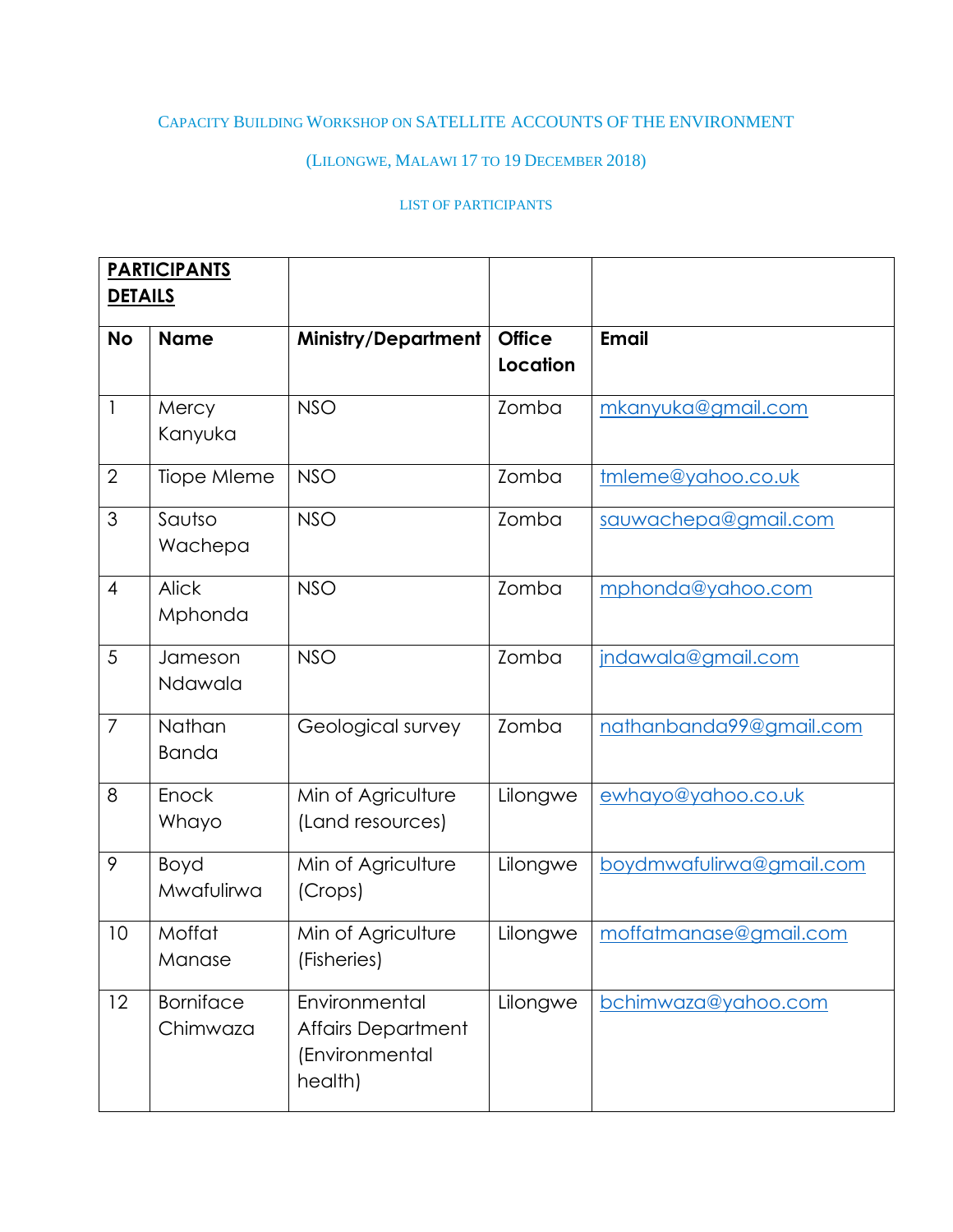| 16 | Kalikene<br>Mwambelo | Marines                                          | Lilongwe     | kmwambelo@yahoo.com      |
|----|----------------------|--------------------------------------------------|--------------|--------------------------|
| 17 | Chris<br>Matemba     | Ministry of mines &<br>Energy                    | Lilongwe     | matembachris78@gmail.com |
| 18 | Moses<br>Njiwawo     | Department of<br>Forestry                        | Lilongwe     | mnjiwawo@yahoo.com       |
| 19 | Godwin<br>Nyirongo   | Ministry of Trade                                | Lilongwe     | gnyirongo5@gmail.com     |
| 20 | Davis Kalima         | Parks and Wildlife                               | Lilongwe     | daviskalima@yahoo.co.uk  |
| 21 | Gift Kasamila        | City<br>Assembly/Lands<br>(Urban planning)       | Lilongwe     | gkasamila@gmail.com      |
| 22 | Thokozani<br>Mkaka   | City Assembly<br>(Waste<br>management)           | Lilongwe     | thokomkaka@gmail.com     |
| 23 | Yona Phiri           | Department of<br>Disaster and Risk<br>Management | Lilongwe     | yonaphiri17@gmail.com    |
| 24 | Joel Kossam          | Ministry of Transport                            | Lilongwe     | jkossam@gmail.com        |
| 25 | Jayne Phiri          | Ministry of Finance<br>Economic and<br>Planning  | Lilongwe     | phirijaynie@gmail.com    |
| 26 | yared Bekele         | <b>UNECA</b>                                     | <b>UNECA</b> | bekele3@un.org           |
| 27 | Jillian<br>Campbell  | <b>UNEP</b>                                      | <b>UNEP</b>  | campbell7@un.org         |
| 28 | Dany Ghafari         | <b>UNEP</b>                                      | <b>UNEP</b>  | dany.ghafari@un.org      |
| 29 | Diana Ngina          | <b>UNEP</b>                                      | <b>UNEP</b>  | diana.ngina@un.org       |